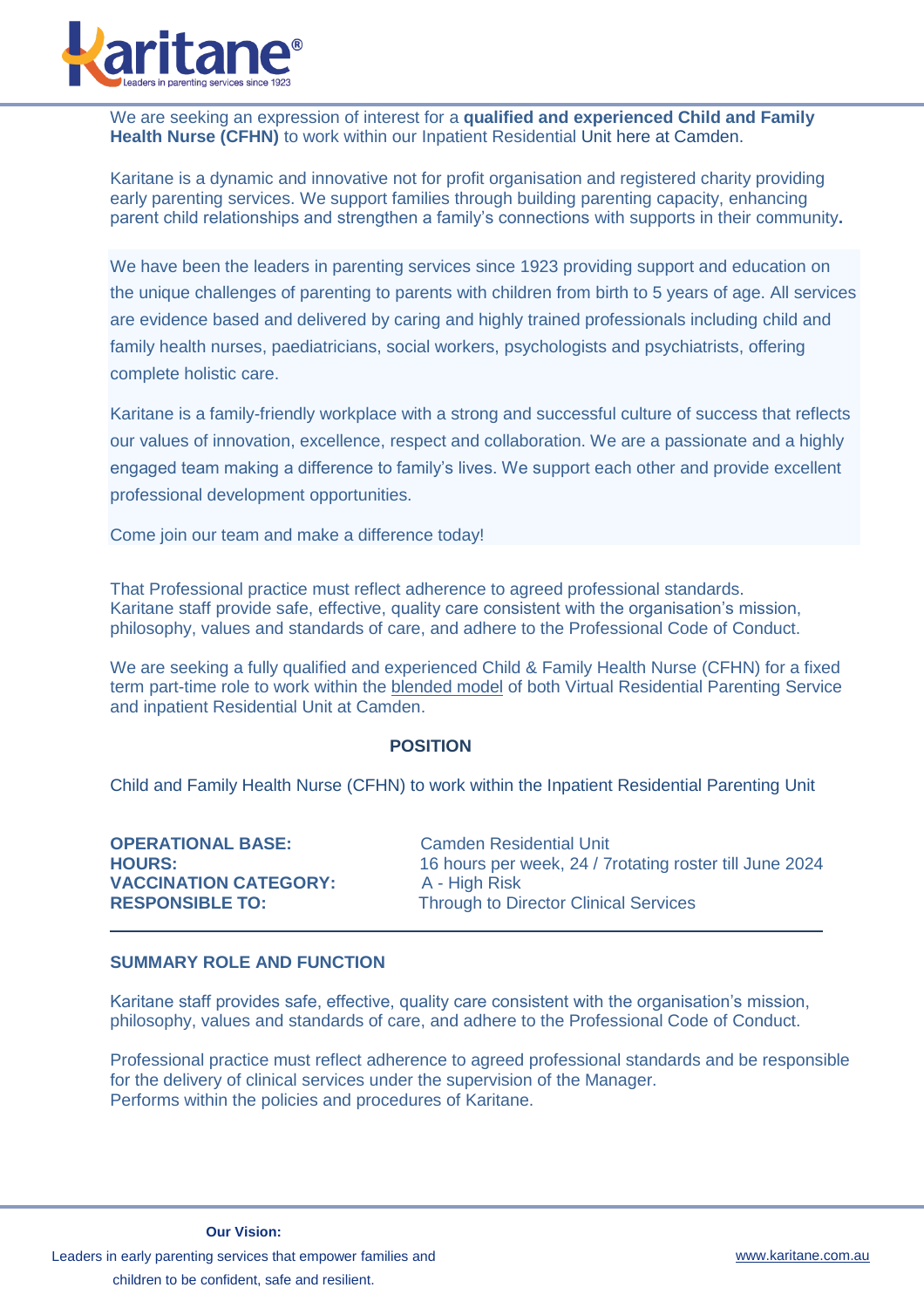

# **KEY SELECTION CRITERIA:** (Each criteria must be addressed in your application)

- NSW Registered Nurse with AHPRA with recognised post graduate qualifications in Child and Family Health and at least 3 years fulltime equivalent clinical experience in Child and Family Health nursing.
- Demonstrated understanding of the principles and practices and specialist delivery of secondary CFH services In Centre and via telehealth.
- Demonstrated experience working with families from diverse backgrounds within a partnership and strengths based framework to achieve agreed family goals and outcomes.
- Demonstrated ability to provide complex care and advanced clinical Child and Family Health nursing skills.
- Demonstrated ability to work independently as well as collaboratively with co-located partners and more broadly the Illawarra Local Health District.
- Excellent communication and interpersonal skills with clients and colleagues both verbal and written
- Understanding of the principles of secondary health care in the context of Child and Family Health Nursing
- Consistently demonstrates behaviors that reinforce the Values of our organisation: Respect, Innovation, Collaboration & Excellence.
- Current drivers licence recognised in NSW

## **CONDITIONS OF EMPLOYMENT:**

Fixed term Part-time employment status of this role is in accordance with the Named NSW (Non-Declared) Affiliated Health Organisations' Nurses Agreement 2017. Shift times and days may be varied according to the needs of the organisation. Karitane services are provided at a number of sites within the Sydney Metropolitan Area.

The majority of Karitane's services close for approximately two weeks over the Christmas/New Year period, during which time employees are required to take leave.

Karitane supports a smoke free environment including grounds, buildings and vehicles. Applicants will have a commitment to EEO & WHS Policies, ethical practice and the principles of cultural diversity.

Relevant Criminal History, Working with Children's Check, Apprehended Violence Orders and prior employment checks, including relevant disciplinary proceedings, will be conducted on recommended applicants.

A full position description detailing this role and what Karitane is about is in detail and can be viewed on the Karitane website under employment opportunities: [www.karitane.com.au](http://www.karitane.org.au/)

## **Benefits of a career at Karitane**

- Dynamic team
- Innovative organisation
- That we are an accredited Family-friendly workplace
- Professional development, support and mentoring